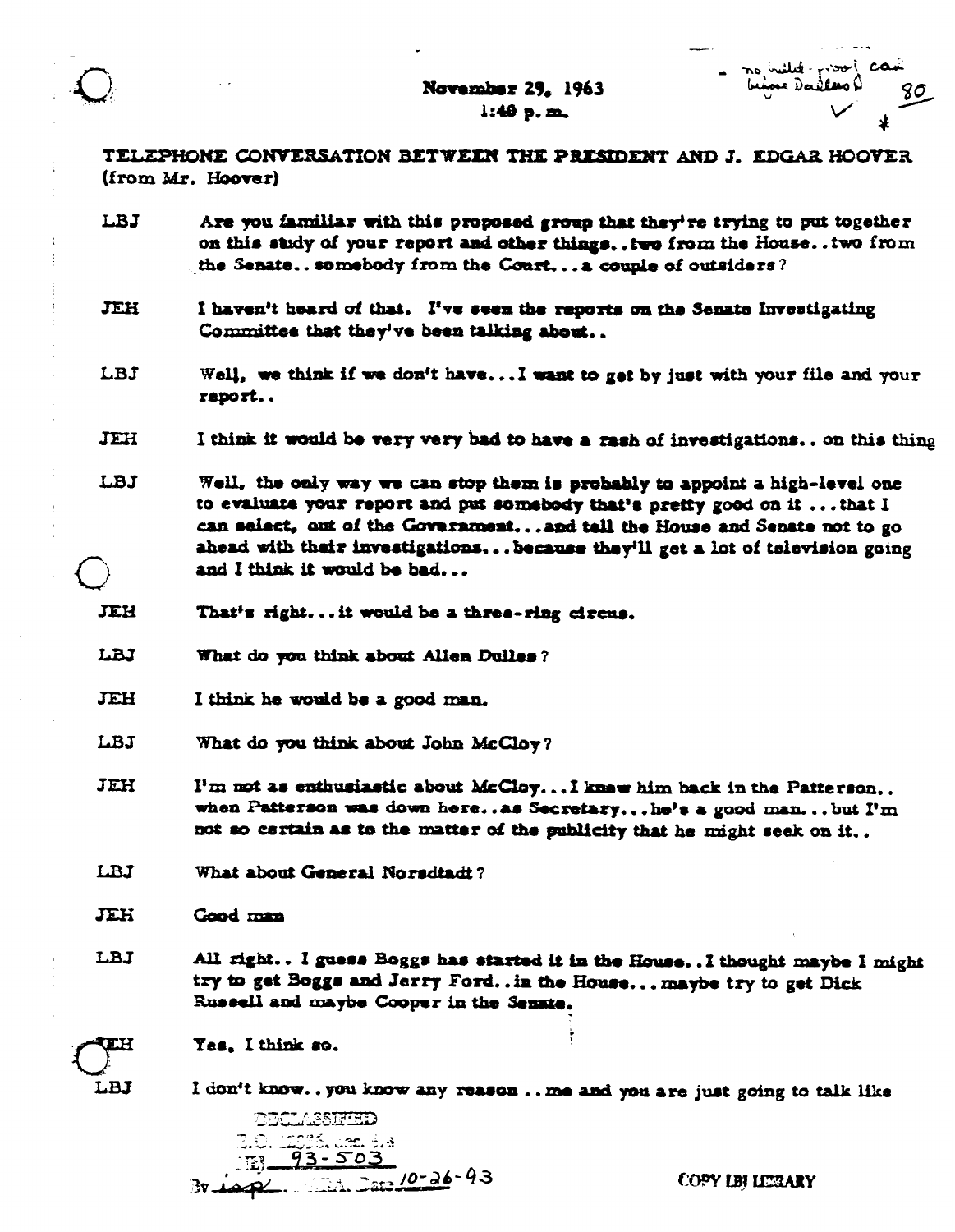|              | $-2-$                                                                                                                                                                                                                                                                                                                                                                                                                                                                                                                            |
|--------------|----------------------------------------------------------------------------------------------------------------------------------------------------------------------------------------------------------------------------------------------------------------------------------------------------------------------------------------------------------------------------------------------------------------------------------------------------------------------------------------------------------------------------------|
| LBJ<br>Contd | brothersany reason  I thought Russell could kind of look after the<br>general situation see that the states                                                                                                                                                                                                                                                                                                                                                                                                                      |
| <b>JEH</b>   | Russell would be an excellent man.                                                                                                                                                                                                                                                                                                                                                                                                                                                                                               |
| LBJ          | And I thought Cooper might look after the liberal groupfrom Kentucky<br>so they wouldn't thinkhe's a pretty judifious fellowbut he's a pretty<br>liberal fellow I wouldn't want Javits or some of those on it                                                                                                                                                                                                                                                                                                                    |
| JEH          | $Nonono.$ Javits plays the front page a lot.                                                                                                                                                                                                                                                                                                                                                                                                                                                                                     |
| LBJ          | Cooper is kind of border-statenot South and not North                                                                                                                                                                                                                                                                                                                                                                                                                                                                            |
| JEH          | That's right.                                                                                                                                                                                                                                                                                                                                                                                                                                                                                                                    |
| LBJ          | Do you know Ford from Michigan?                                                                                                                                                                                                                                                                                                                                                                                                                                                                                                  |
| JEH          | I know of him but I don't know him. I saw him on tv for the first time the<br>other night and he handled himself well on that                                                                                                                                                                                                                                                                                                                                                                                                    |
| BJ           | You know Boggs?                                                                                                                                                                                                                                                                                                                                                                                                                                                                                                                  |
| JEH          | Oh, yes, I know Boggs.                                                                                                                                                                                                                                                                                                                                                                                                                                                                                                           |
| LBJ          | He's kind of the author of the resolutionthat's  whynow Walter tells me.<br>Walter Jenkinsthat you've designated Deke to work with us like you did on<br>the Hill and I want to tell you I sure appreciate that I didn't ask for it<br>cause I didn'tI know you know how to run your business better than any-<br>body elseI just wanted to tall you though that we consider him as high-class<br>as you do and it is a mighty gracious thing to do and we'll be mighty happy<br>we sainte you for knowing how to pick good men. |

JEH Well that's mighty nice of you Mr. Presidenti... indeed. We hope to have this thing wrapped up today but could be we probably won't get it until the first of the week. This angle in Mexico... is giving us a great deal of trouble .. because the story is they have this man. . Oswald. . getting \$6500 from the Guban Embassy..and then coming back to this country with it. We're not able to prove that fact bust the information was that he was there on the 18th of September in Maxico City and we are able to prove conclusively that he was in New Orleans that day. Now then they've changed the dates..the story came in changing the dates to the 28th of September... and he was in Mexico City on the 28th. Now the Mexican authorities.. Mexican police have again arrested this woman Duran.. who is a member of the Cuban Embassy.. and will hold fo her for two or three more days... and we're going to confront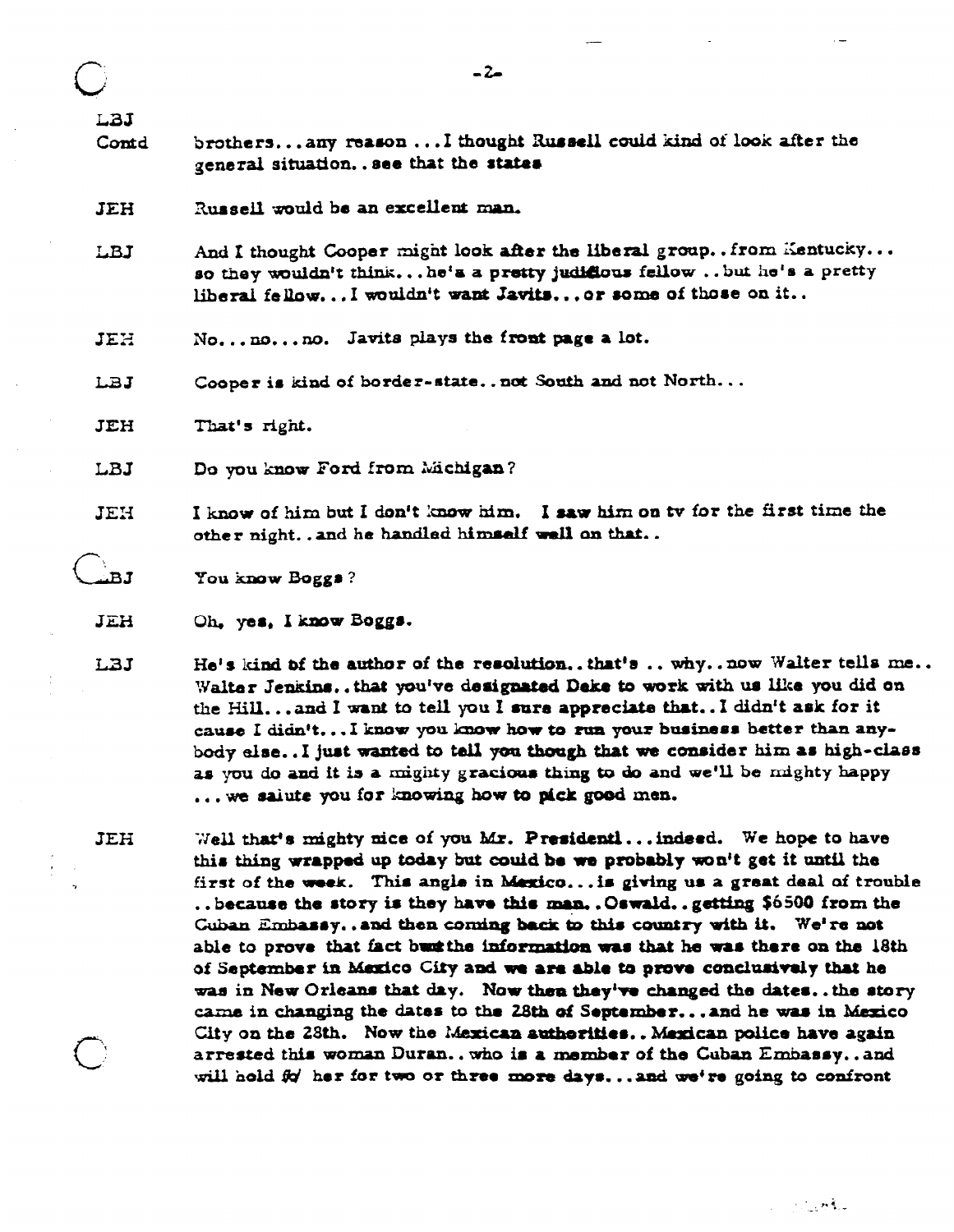her with the original informant... who saw the momey pass, so he says... and we're also going to put the lie detector test on him. Meantime, of course. Capitol (?) is hollering his head off..

LBJ Can you pay any attention to those lie detector tests?

ÈН Contri

I would not pay 100 percent attention to them...All that they are is a JEH psychological asset in an investigation. I wouldn't want to be a part to sending a man to the Chair on a lie detector...for instance, we've found many cases where we've used them... in a bank where there's been embezzlement... and the person will confess before the lie detector test is finished...they're more or less fearful of the fact that the lie detector test will show them guilty...peychologically there is that advantage...of course.. it is a misnomer to call it a "lie detector",..because what it really is is the evaluation of the chart as is made by this machine and that evaluation is made by a human being and any human being is apt to make the wrong interpretation ...so I would not  $\frac{dV}{dV}$  myself..go on that alone...lf..on the other hand..if this Oswald had lived...and had taken the lie detector and it had shown definitely that he done these various things together with the evidence that we very definitely have... it would just have added that much more strength to it.. there is no question but that he is the man... now with the fingerprints and things we have. This fellow, Rubenstein, down there...he has offered to take the lie detector test..but his lawyer has got to be of course, consulted first... and I doubt whether the lawyer will allow it. He's one of these criminal lawyers from the West Coast...and somewhat like a Everett Bennett Williams type..and almost as much of a shyster..

LBJ Have you got any relationship between the two yet?

**JEH** Between Rubenstein? No..at the present time we have not. There was a story down there ..

LBJ That he was in his bar.. was he ever in his bar and stuff like that?

JEH There was a story that this fellow had been in the night club...that is a striptease joint that he had...but that has not been able to be confirmed..now. ..this fellow Rubenstein..is a very shady character..has a bad record.. street brawler..fighter..and that sort of thing..and in the place in Dallas if a fellow came in there and couldn't pay his bill completely... Rubenstein would beat the very devil out of him... and throw him out of the place. He was that kind of a fellow...he didn't drink...didn't smoke...boasted about that.. he is what I would put in a category of one of these "ego-maniacs"....likes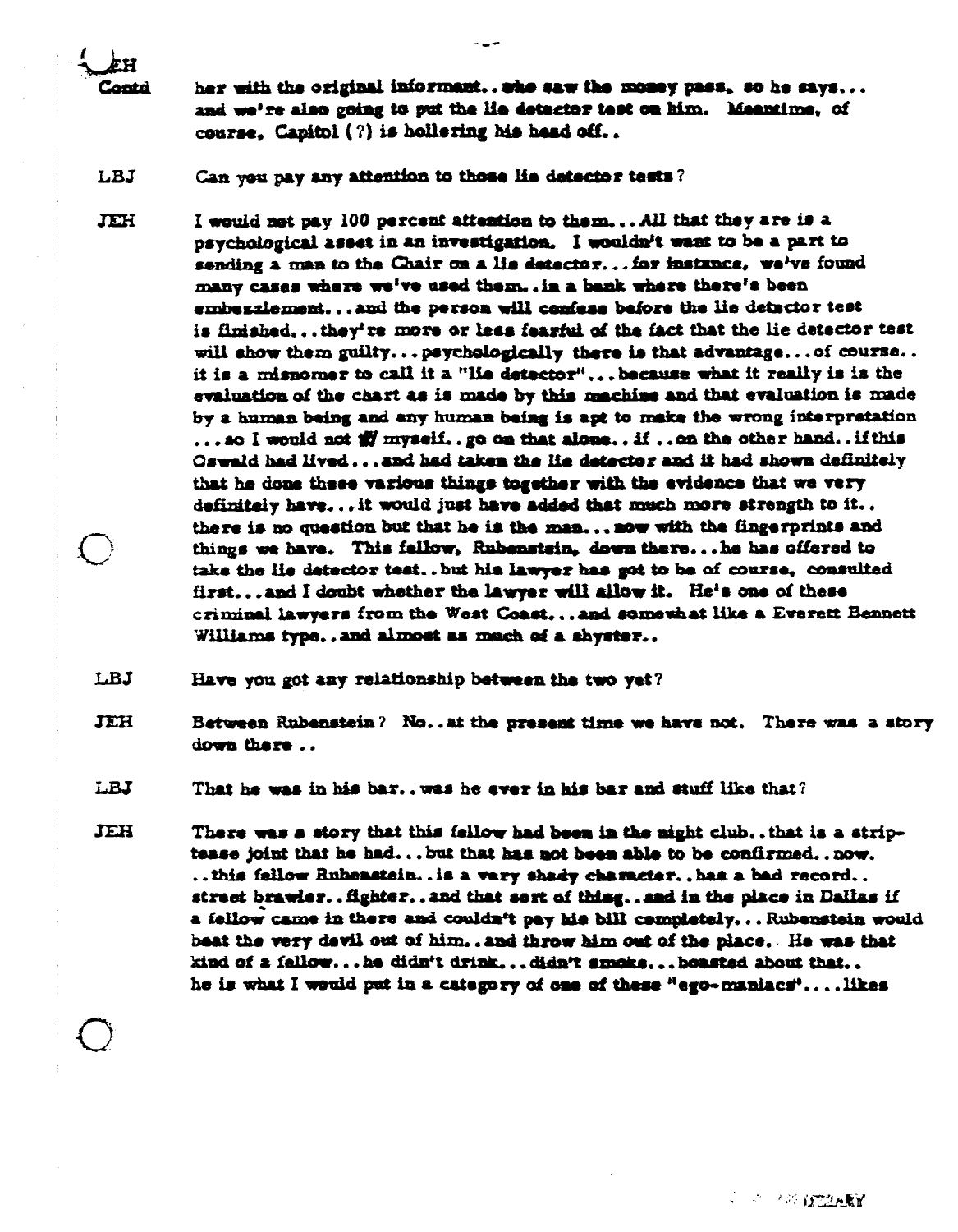**TEH** Cantd

to be in the limelight..he knew all the police..in that White-like district where the joints are...and he also let them come in, see the show, get food. Hower and so forth. That's how I think he got in to police headquarters. Because they accepted him as kind of a police character hanging around police headquarters and for that reason raised no question... of course he naver made any moves... as the pictures show... even when they saw him approaching...this fellow..and got up right to him and pressed his pistol against Oswald's stormach... neither of the police officers on either side make any move to push him away or grab him... it wasn't until after the gun was fired that they then moved..now, of course, that is not the highest degressof efficiancy.... secondly, the chief of police admits that he moved him in the morning as a convenience and at the request of a motion-picture people who wanted to have daylight..be should have moved him at night.. but he didn't..and, those derelicts in that phase...but so far as tying Rubenstein and Oswald together, we haven't yet done so..there have been a number of stories come in.. we've tied Oswald into the Civil Liberties Union in New York, membership into that...and, of course, this Cuba Fair Play Commission... Committee... which is pro-Castro and dominated by communism. and financed, to some extent, by the Castro government.

- How many...how many shots were fired? **.BJ**
- JEH Three.
- LBJ Any of them fired at me?
- JEH No. All three at the President...and we have them. Two of the shots fired at the President were splintered...but they had characteristics on them so that our ballistics experts were able to prove that they were fired by this gun ... the third shot which hit the President.. he was hit by the first and the third ... second shot hit the Governor. The third shot is a complete bullet.. and that ruled out of the President's head... it tore a large part of the President's head off...and, in trying to massage his heart at the hospital ... on the way to the hospital... they apparently loosened that and it fell on to the stretcher. And we recovered that. And we have that. And we have the gun here also.
- LBJ Were they aiming at the President?
- JEH They were aiming directly at the President. There is no question about that ...this telescopic lens which I've looked through, it brings a person as close to you as if they were sitting right beside you and we also have tested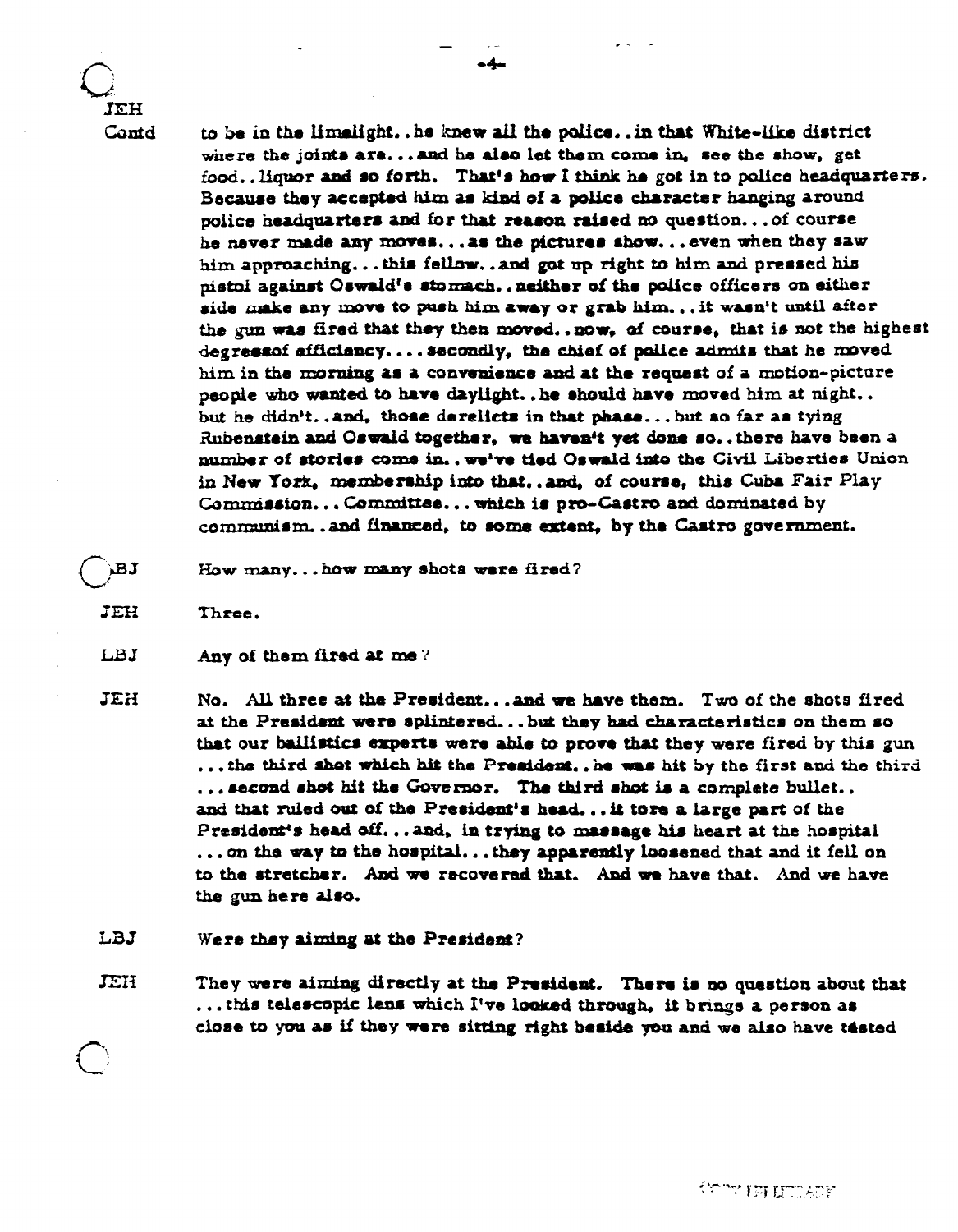**JEH** 

- **Contd** the fact that you could fire those three shots... were fired.. within three seconds. There had been some story going around in the papers and so forth that there must have been more than one man...because ....no one man could fire those shots in the time that they were fired. We've just proved that by the actual test we've just made..
- LBJ How did it happen they hit Connally..
- **JEH** Connally turned... to the President.. when the first shot was fired... and I think in that turning... it was where he got hit.
- LBJ If he hadn't turned..he probably wouldn't have got hit?
- JEH I think that is very likely.
- **LBJ** Would the President 've got hit the second one?
- JEH No. the President wasn't hit with the second one...
- $\ell$ .r.t I say, if Connally hadn't been in his way?
- **JEH** Oh. ves..ves...the President would no doubt have been hit..
- LBJ He would have been hit three times...
- **JEH** He would have been hit three times...on the fifth floor of that building, where we found the gun, and the wrapping paper in which the gun was wrapped... had been wrapped... and upon which we found the full fingerprints of this man Oswald..on that floor, we found the three empty shells that had been fired and one shell that had not been fired... in other words, there were four shells apparently and he had fired three, but didn't fire the fourth one. He then ghrew the gun aside and came down... at the entrance of the building.. he was stopped by police officers and some manager in the building told the police officers, 'well he's allright..he works there..you needn't hold him.' They let him go. That is how he got out. And then he got on a bus, busdriver has identified him and went out to his home... and got hold of a jacket.. that he wanted for some purpose... and came back downtown.. walking downtown..and the policeofficer who was killed..atopped him... not knowing who he was and not knowing whether he was THE man., but just on suspicion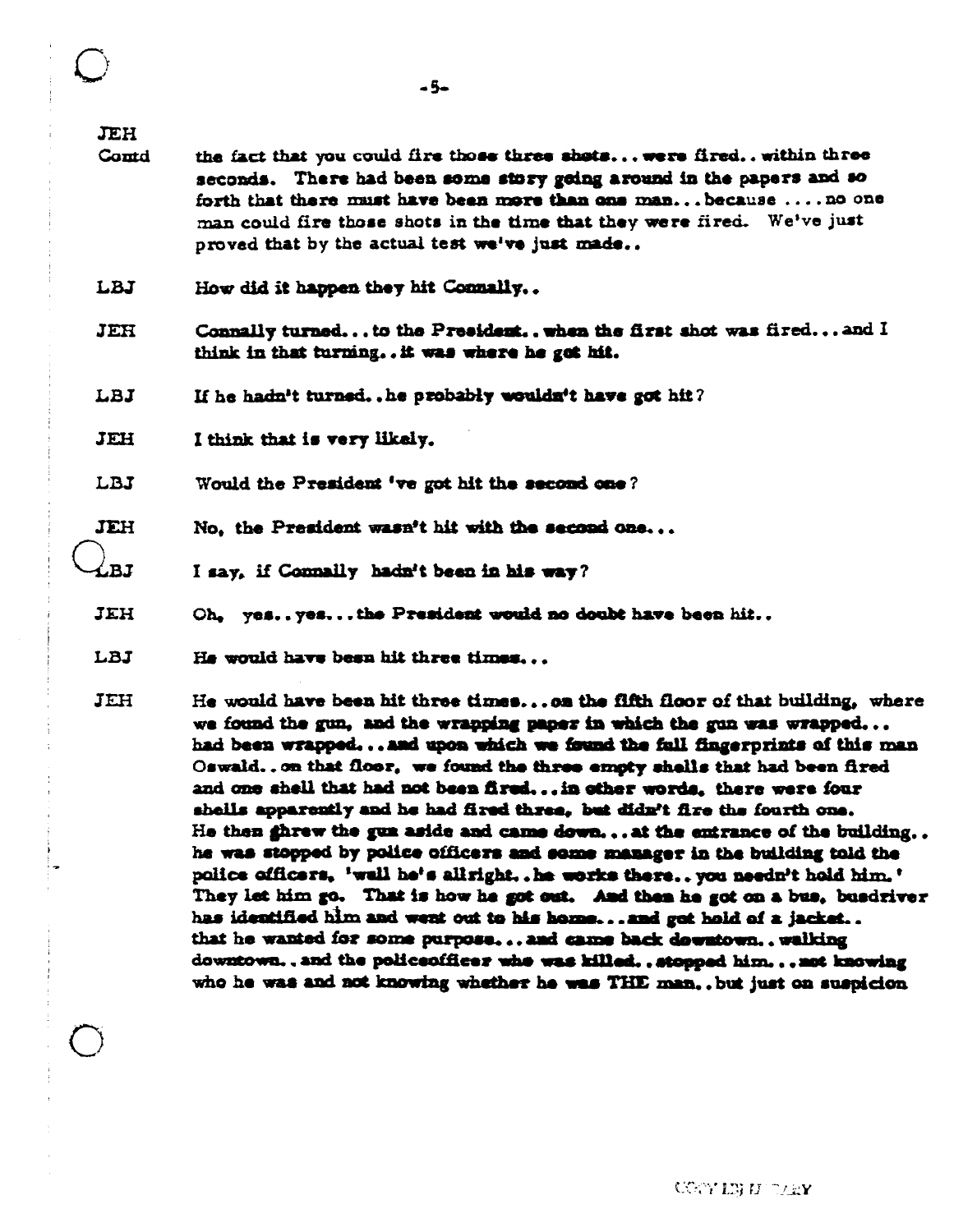**JEH** Contd ..and he fired of course and killed the police officer. ... Then he walked...

-6-

- LBJ You can prove that?
- **JEH** Oh, yes, oh, yes, we can prove that. Then he walked about another two blocks and went to the theatre and the woman at the theatre window, selling the tickets...she was so suspicious..the way he was acting.. She said he was carrying a gun...he had a revolver at that time... with which he had killed the police officer... he went into the theatre and she notified the police and the police and our man went in there and located this particular man. They had quite a struggle with him...he fought like a regular lion..and he had to be subdued, of course, and was then brought out and, of course, taken to police headquarters...but..he apparently had come down the five flights of steps --stairway -- from the fifth floor... so far as we've found out the elevator was not used...although he could have used it...but nobody remember whether it was or whether it wasn't.
- LBJ Well your conclusion is that. (a)he's the one that did it ... (b) the man he was after was the President (c) he would have hit him three times except the Governor turned..

JEH I think that is cofrect.

- LBJ (d) that there is no connection between he and Rubey...that you can detect now and (e) whether he was connected with the Cuban operation... with money you're trying to...
- JEH That's what we're trying to nail down now...because he was strongly pro-Castro...he was strongly anti-American..and he had been in correspondence. which we have... with the Soviet Embassy here in Washington... and with the American Civil Liberties Union and with this Committee for Fair Play to Cuba. We have copies of the correspondence, so we've got him nailed down in his contact with them. None of those letters, however, tells of any indication of violence... or contemplated assassination. They were dealing with the matter of a visa for his wife to go back to Russia... there... now there is , one angle to this thing...that  $\Gamma$ m hopeful to get some word on today..this woman, his wife, had been very hostile. She would not cooperate, speaks Russian and Russian only. She did say to us yesterday down there that we could give her assurance that she would be allowed to remain in this country, she might cooperate. I told our Agents down there to give her that assurance ... that she could stay in this country, and I sent a Russianspeaking Agent into Dallas last night to interview her so that we've got her now and whether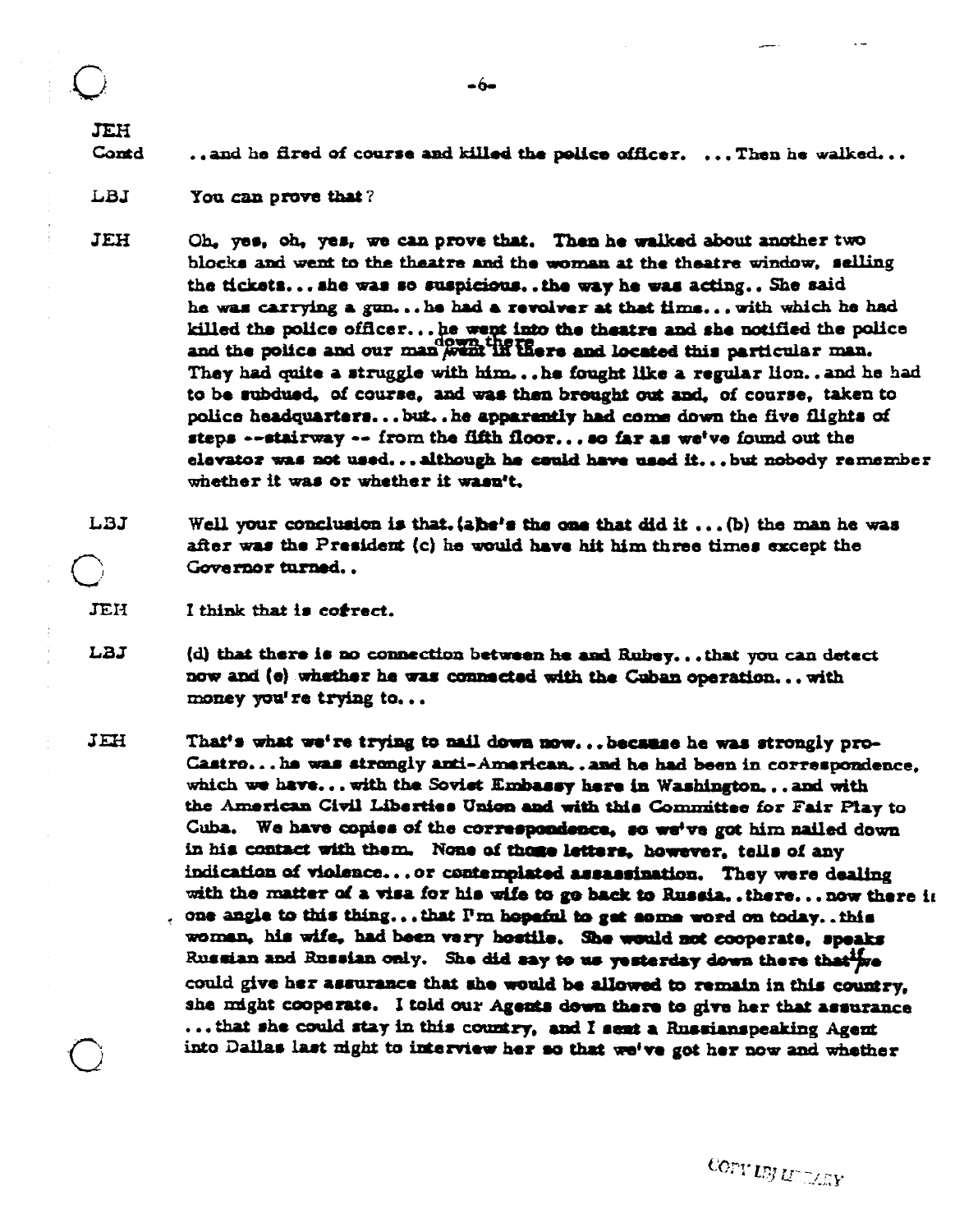|                     | $-7-$                                                                                                                                                                                                                                                                                                                                                                                                                                                                                                                                               |
|---------------------|-----------------------------------------------------------------------------------------------------------------------------------------------------------------------------------------------------------------------------------------------------------------------------------------------------------------------------------------------------------------------------------------------------------------------------------------------------------------------------------------------------------------------------------------------------|
| <b>JEH</b><br>Contd | she knows anything or talks anything I, of course, don't know and won't<br>$k$ now $tll$                                                                                                                                                                                                                                                                                                                                                                                                                                                            |
| LBJ                 | Where did he work in the building? On this same floor?                                                                                                                                                                                                                                                                                                                                                                                                                                                                                              |
| JEH                 | He had access on all floors                                                                                                                                                                                                                                                                                                                                                                                                                                                                                                                         |
| LBJ                 | But where was his office?                                                                                                                                                                                                                                                                                                                                                                                                                                                                                                                           |
| JEH                 | Well, he didn't have any particular office. He would anit  order came in<br>for certain booksand some books would be on the first floorsecond floor<br>third floorand so forth                                                                                                                                                                                                                                                                                                                                                                      |
| LBJ                 | But he didn't have any particular place he was stationed?                                                                                                                                                                                                                                                                                                                                                                                                                                                                                           |
| JEH                 | No, he had no particular place where he was stationed at all. He was just<br>a general packer of the requisitions that came in for school books for the<br>from the Dallas schools there and therefore he had access perfectly<br>proper access to the fifth floor and to the sixth floor. Usually most of the<br>employees were down on a lower floor                                                                                                                                                                                              |
|                     | Did anybody heardid anybody see him on the fifth floor or?                                                                                                                                                                                                                                                                                                                                                                                                                                                                                          |
| JEH                 | Yes, he was seen on the fifth floor by one of the workmen there before the<br>assassination took place he was seen there so that                                                                                                                                                                                                                                                                                                                                                                                                                    |
| LBJ                 | Did you get a picture of him? Shooting?                                                                                                                                                                                                                                                                                                                                                                                                                                                                                                             |
| JEH                 | Ch, no. There was no picture taken of him shooting.                                                                                                                                                                                                                                                                                                                                                                                                                                                                                                 |
| LBJ                 | Well what was this picture that that fellow sold for \$25,000                                                                                                                                                                                                                                                                                                                                                                                                                                                                                       |
| JEH                 | That was a picture taken of the parade and showing Mrs. Kennedy climbing<br>out of the back seatyou see there was no Secret Service man standing<br>on the back of the carusually, the Presidential car, in the past has had<br>steps on the back next to the bumpers and there's usually been one on either<br>side standing on those steps at the back bumper and whether the President<br>asked that that not be done we don't know. And the bubble-top was not up.<br>But the bubble-top wasn't worth a dannaanyway because it is made entirely |

of plastic and much to my surprise, the Secret Service do not have any

 $\frac{1}{\sqrt{2}}$ 

 $\bigcirc$ 

armored cars.

COPY UN UN AGE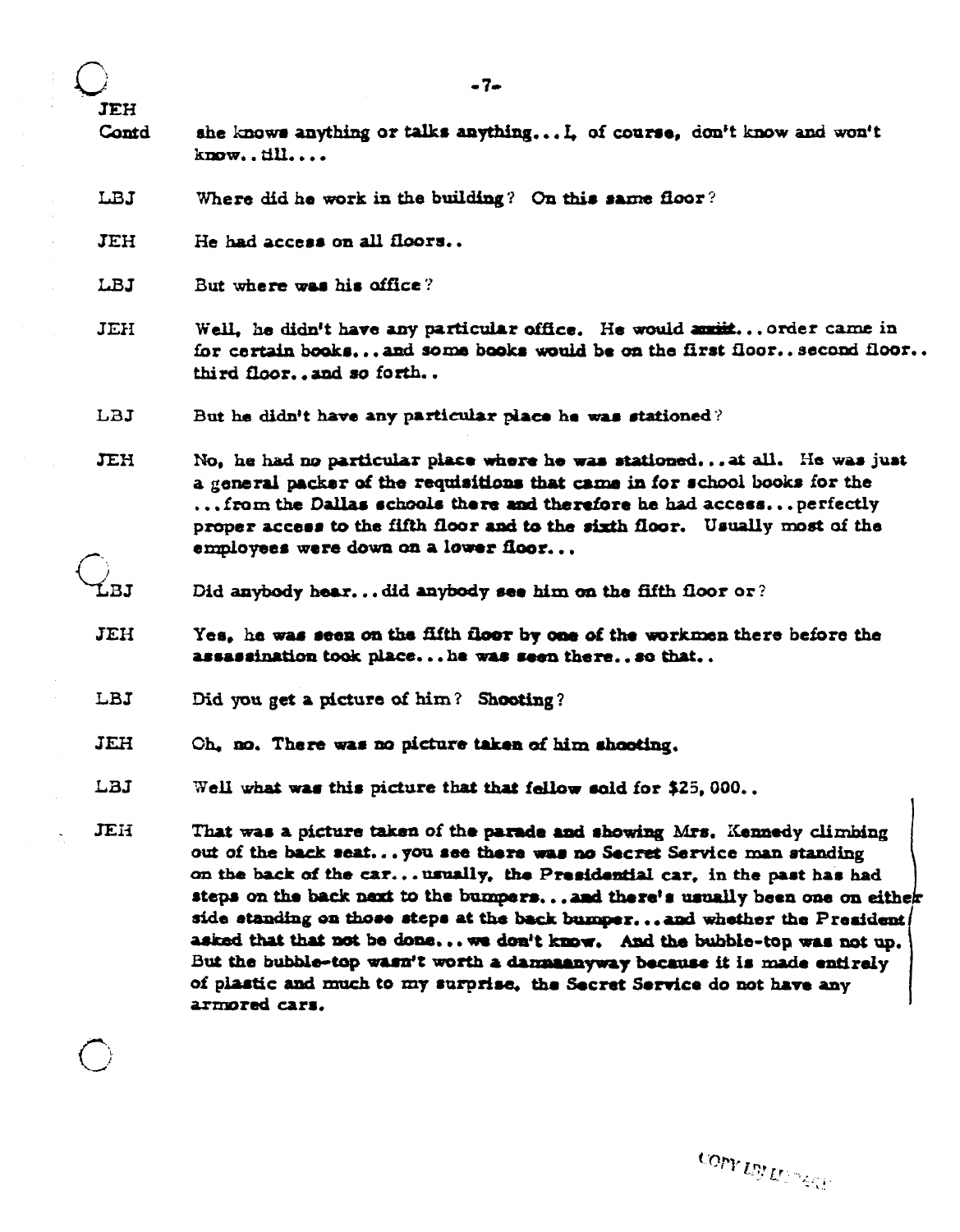Do you...do you have a bullet-proof car? LBJ

JEH Oh, yes I do.

LBJ You think I ought to have one?

You most certainly should have one... most certainly should have. Because **JEH** ...I have one here.. we have one in New York... we use it for different purposes. I use it here for myself and if we have any raids to make or have to surround a place where anybody is hidden in, we use the bullet-proof car on that because you can bullet-profit the entire car... including the glass... but it means that you... that the top has to remain up.. you can never let the top down... and it looks exactly like any other car but I do think you ought to have a builet-proof car and, , but I was surprised the other day when I made inquiry...all that I understand that the Secret Service has had ... has had two cars with metal plates underneath the car..to take care of a hand grenade or bomb that might be thrown out and rolled along the street ... well, of course, we don't de those things in this country... in Europe that is the way they assassinate the heads of state or with bombs. They've been after General DeGualle, you know, with that sort of thing but in this country, all of our assassinations have been with guns and for that reason I think very definitely, I was very much surprised when I learned that this bubble-top thing was NOT bullet-proof in any respect and that the plastic .. the top to it was down, of course, the President had insisted upon that so that he could stand up and wave to the crowd. Now it seems to me that the President ought to always be in a bullet-proof car. It certainly would prevent a thing like this ever happening again. It doesn't mean..you could have a thousand Secret Service men on guard and still a sniper can snipe you from up in the window... if you are exposed. like the President was. But he can't do it if you have a solid top, bullet-proof top to it... as it should be.

LBJ You mean, if I ride around in my ranch. I ought to be in a bullet-proof  $car?$ 

JEH Well. I would certainly think so... Mr. President, it seems to me that that car down at your sanch there...the car that we rode around in when I was down there... I think it ought to be bullet-proof. I think it ought to be done very quietly. ...there is a concern ... I think, out in Cincinnati, where we have our cars builet-proof...I think we've got four, one on the West Coast. one in New York, one here ... and I think it can be done quietly without any publicity being given to it or any pictures being taken of it.. be handled Properly...but I think you ought to have... at the ranch there..it is perfectly

i pi

COPY LBI E